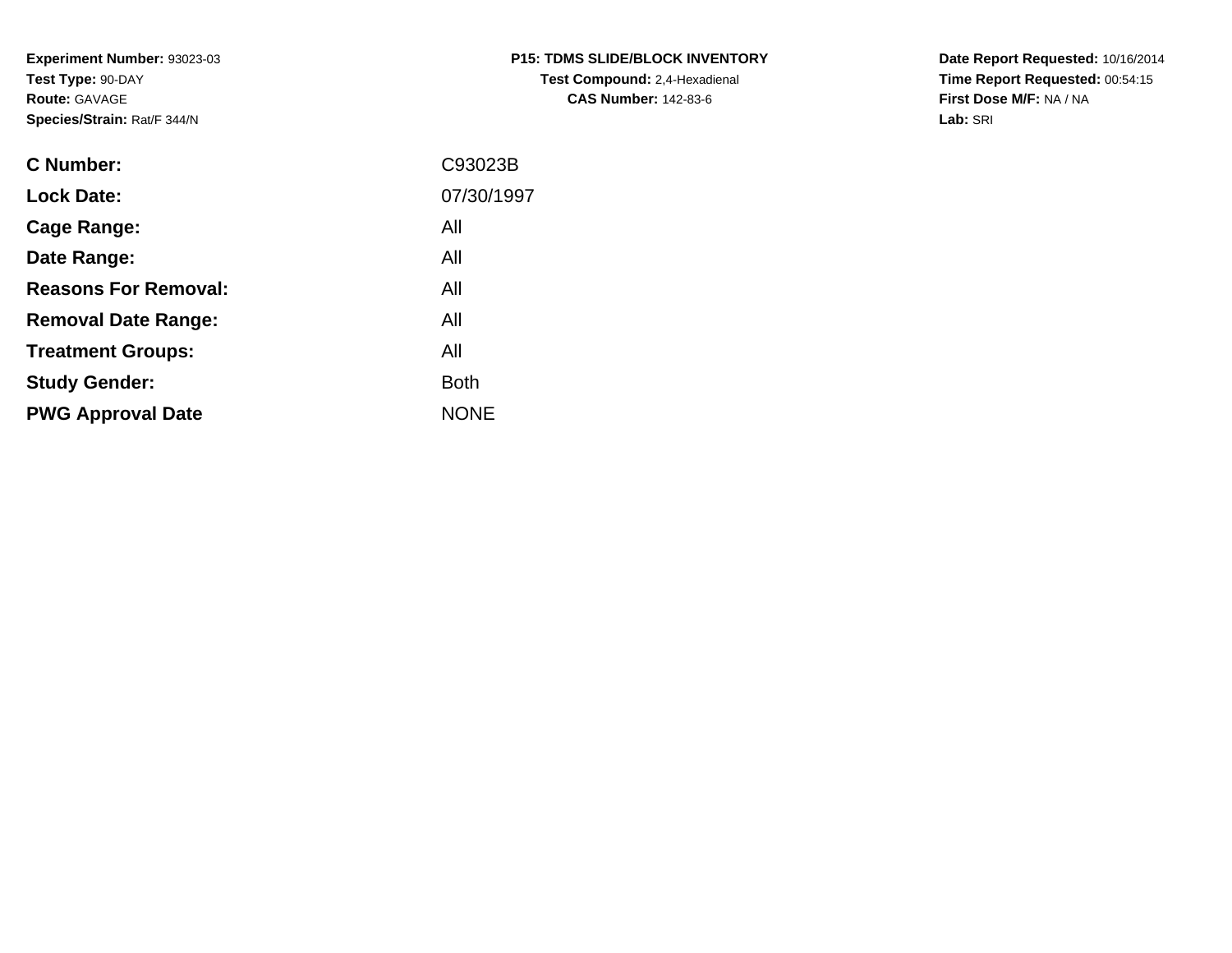**Test Type:** 90-DAY

**Route:** GAVAGE

10

**Species/Strain:** Rat/F 344/N

# **P15: TDMS SLIDE/BLOCK INVENTORYTest Compound:** 2,4-Hexadienal

**CAS Number:** 142-83-6

**Date Report Requested:** 10/16/2014**Time Report Requested:** 00:54:15**First Dose M/F:** NA / NA**Lab:** SRI

| <b>SPECIES: Rat</b>         |                          |                               | <b>STRAIN:</b> F 344/N   |                          |                             | <b>SEX: MALE</b> | <b>DOSE LEVEL: 0</b> | MG/KG/DY |
|-----------------------------|--------------------------|-------------------------------|--------------------------|--------------------------|-----------------------------|------------------|----------------------|----------|
| <b>CID</b><br><b>NUMBER</b> | INDIVIDUAL<br>ANIMAL NO. | <b>HISTO</b><br><b>NUMBER</b> | NMBR OF<br><b>SLIDES</b> | NMBR OF<br><b>BLOCKS</b> | <b>WET</b><br><b>TISSUE</b> |                  |                      |          |
|                             | 00001                    | 96-77882                      |                          |                          | Y N                         |                  |                      |          |
| 2                           | 00002                    | 96-77883                      |                          |                          | Y N                         |                  |                      |          |
| 3                           | 00003                    | 96-77884                      |                          |                          | Y N                         |                  |                      |          |
| 4                           | 00004                    | 96-77885                      | .                        |                          | Y N                         |                  |                      |          |
| 5                           | 00005                    | 96-77886                      |                          |                          | Y N                         |                  |                      |          |
| 6                           | 00006                    | 96-77887                      |                          |                          | Y N                         |                  |                      |          |
| $\overline{\phantom{a}}$    | 00007                    | 96-77888                      |                          |                          | Y N                         |                  |                      |          |
| 8                           | 00008                    | 96-77889                      |                          |                          | Y N                         |                  |                      |          |
| 9                           | 00009                    | -96-77890                     |                          |                          | Y N                         |                  |                      |          |

 IN MY OPINION THIS MATERIAL IS OF SUFFICIENT QUALITY TO BE RETAINED IN THECARCINOGENESIS REPOSITORY UNLESS THE MATERIAL IS MARKED WITH AN ASTERISK

REVIEWED BY REPOSITORY SUPERVISOR

<sup>00010</sup> 96-77891 ................ ................ Y N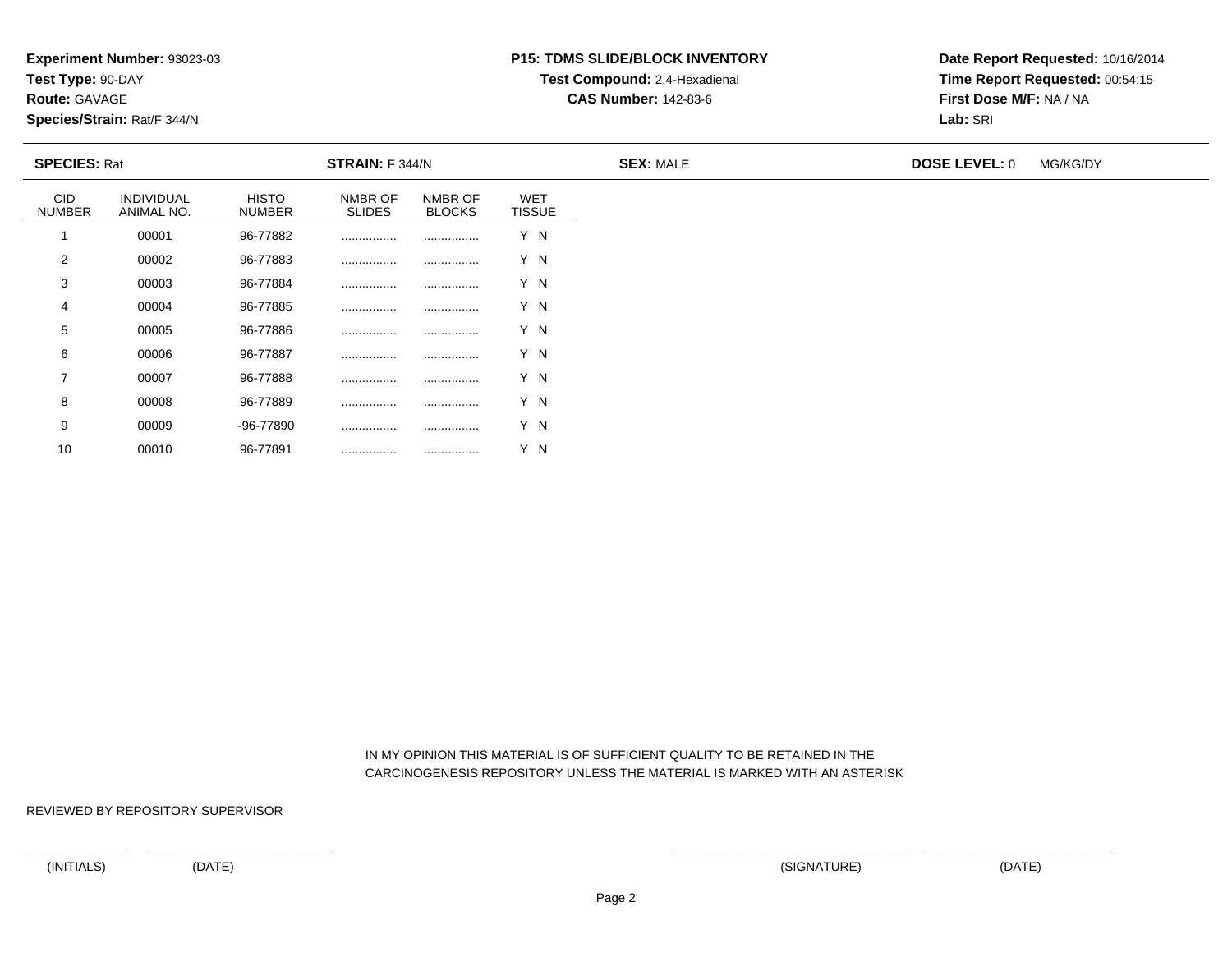**Test Type:** 90-DAY

**Route:** GAVAGE

20

**Species/Strain:** Rat/F 344/N

# **P15: TDMS SLIDE/BLOCK INVENTORYTest Compound:** 2,4-Hexadienal

**CAS Number:** 142-83-6

**Date Report Requested:** 10/16/2014**Time Report Requested:** 00:54:15**First Dose M/F:** NA / NA**Lab:** SRI

| <b>SPECIES: Rat</b>  |                          |                        | STRAIN: F 344/N          |                          |                             | <b>SEX: MALE</b> | <b>DOSE LEVEL: 7.5 MG/KG/DY</b> |  |
|----------------------|--------------------------|------------------------|--------------------------|--------------------------|-----------------------------|------------------|---------------------------------|--|
| CID<br><b>NUMBER</b> | INDIVIDUAL<br>ANIMAL NO. | HISTO<br><b>NUMBER</b> | NMBR OF<br><b>SLIDES</b> | NMBR OF<br><b>BLOCKS</b> | <b>WET</b><br><b>TISSUE</b> |                  |                                 |  |
| 11                   | 00011                    | 96-77892               |                          |                          | Y N                         |                  |                                 |  |
| 12                   | 00012                    | 96-77893               |                          |                          | Y N                         |                  |                                 |  |
| 13                   | 00013                    | 96-77894               |                          |                          | Y N                         |                  |                                 |  |
| 14                   | 00014                    | 96-77895               |                          |                          | Y N                         |                  |                                 |  |
| 15                   | 00015                    | 96-77896               |                          |                          | Y N                         |                  |                                 |  |
| 16                   | 00016                    | 96-77897               |                          |                          | Y N                         |                  |                                 |  |
| 17                   | 00017                    | 96-77898               |                          |                          | Y N                         |                  |                                 |  |
| 18                   | 00018                    | 96-77899               |                          |                          | Y N                         |                  |                                 |  |
| 19                   | 00019                    | 96-77900               |                          |                          | Y N                         |                  |                                 |  |

 IN MY OPINION THIS MATERIAL IS OF SUFFICIENT QUALITY TO BE RETAINED IN THECARCINOGENESIS REPOSITORY UNLESS THE MATERIAL IS MARKED WITH AN ASTERISK

REVIEWED BY REPOSITORY SUPERVISOR

<sup>00020</sup> 96-77901 ................ ................ Y N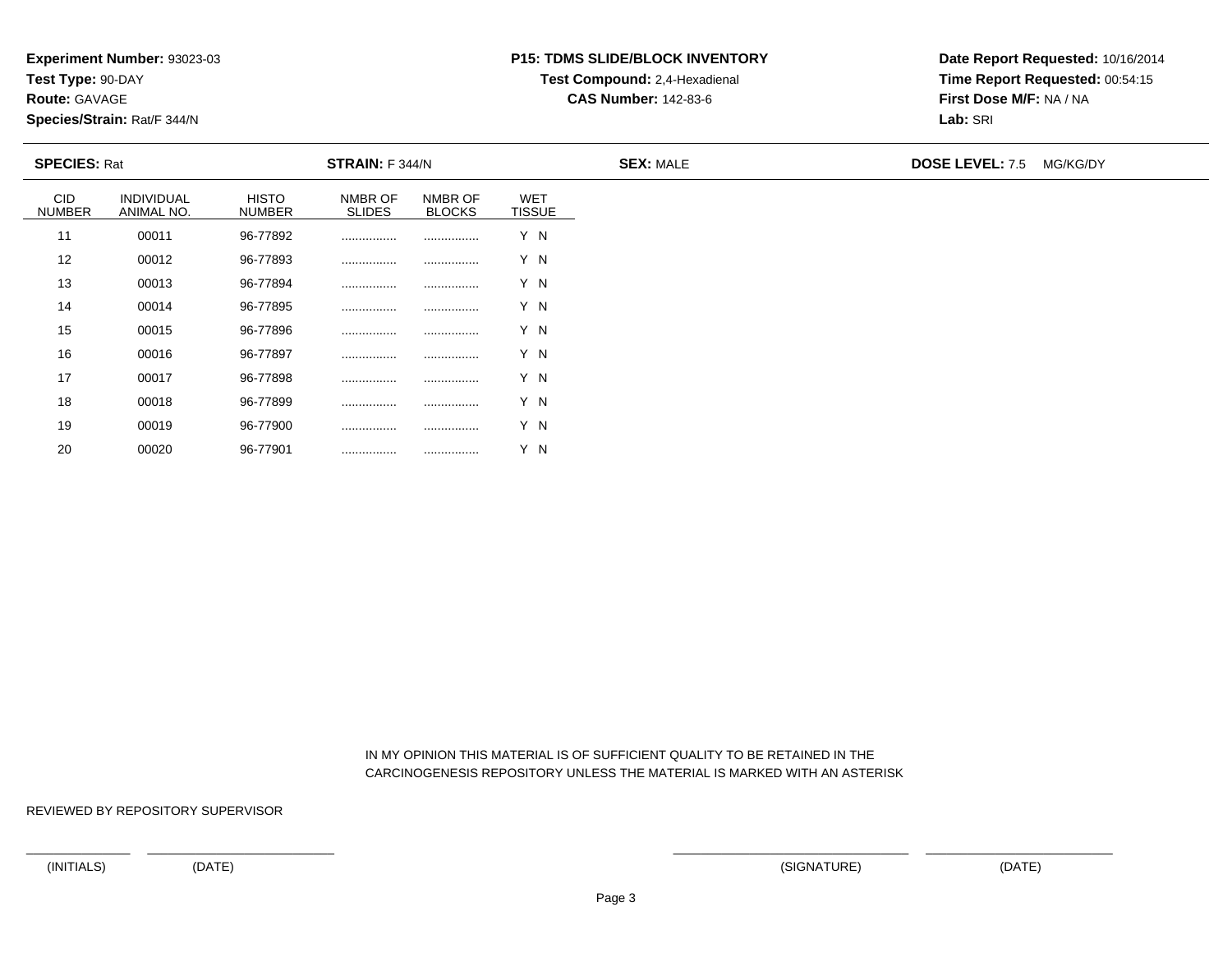**Test Type:** 90-DAY

**Route:** GAVAGE

30

**Species/Strain:** Rat/F 344/N

# **P15: TDMS SLIDE/BLOCK INVENTORYTest Compound:** 2,4-Hexadienal

**CAS Number:** 142-83-6

**Date Report Requested:** 10/16/2014**Time Report Requested:** 00:54:15**First Dose M/F:** NA / NA**Lab:** SRI

| <b>SPECIES: Rat</b>         |                          |                               | <b>STRAIN: F 344/N</b>   |                          |                             | <b>SEX: MALE</b> | <b>DOSE LEVEL: 15</b> | MG/KG/DY |
|-----------------------------|--------------------------|-------------------------------|--------------------------|--------------------------|-----------------------------|------------------|-----------------------|----------|
| <b>CID</b><br><b>NUMBER</b> | INDIVIDUAL<br>ANIMAL NO. | <b>HISTO</b><br><b>NUMBER</b> | NMBR OF<br><b>SLIDES</b> | NMBR OF<br><b>BLOCKS</b> | <b>WET</b><br><b>TISSUE</b> |                  |                       |          |
| 21                          | 00021                    | 96-77902                      |                          |                          | Y N                         |                  |                       |          |
| 22                          | 00022                    | 96-77903                      |                          |                          | Y N                         |                  |                       |          |
| 23                          | 00023                    | 96-77904                      |                          |                          | Y N                         |                  |                       |          |
| 24                          | 00024                    | 96-77905                      |                          |                          | Y N                         |                  |                       |          |
| 25                          | 00025                    | 96-77906                      |                          |                          | Y N                         |                  |                       |          |
| 26                          | 00026                    | 96-77907                      |                          |                          | Y N                         |                  |                       |          |
| 27                          | 00027                    | 96-77908                      |                          |                          | Y N                         |                  |                       |          |
| 28                          | 00028                    | 96-77909                      |                          |                          | Y N                         |                  |                       |          |
| 29                          | 00029                    | 96-77910                      | .                        |                          | Y N                         |                  |                       |          |

 IN MY OPINION THIS MATERIAL IS OF SUFFICIENT QUALITY TO BE RETAINED IN THECARCINOGENESIS REPOSITORY UNLESS THE MATERIAL IS MARKED WITH AN ASTERISK

REVIEWED BY REPOSITORY SUPERVISOR

<sup>00030</sup> 96-77911 ................ ................ Y N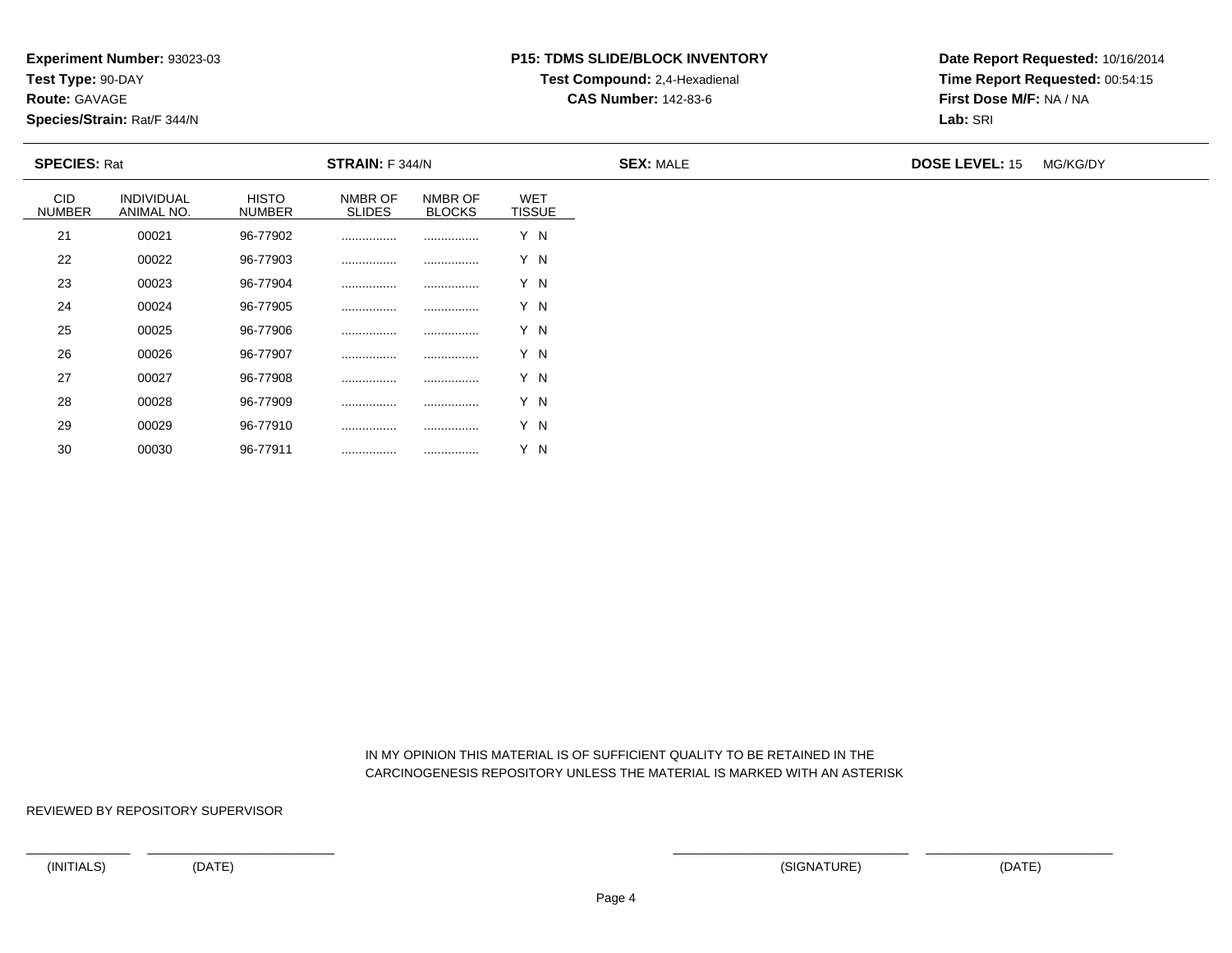**Test Type:** 90-DAY

**Route:** GAVAGE

40

**Species/Strain:** Rat/F 344/N

# **P15: TDMS SLIDE/BLOCK INVENTORYTest Compound:** 2,4-Hexadienal

**CAS Number:** 142-83-6

**Date Report Requested:** 10/16/2014**Time Report Requested:** 00:54:15**First Dose M/F:** NA / NA**Lab:** SRI

| <b>SPECIES: Rat</b>  |                          |                        | STRAIN: F 344/N          |                          |                             | <b>SEX: MALE</b> | <b>DOSE LEVEL: 30</b> | MG/KG/DY |
|----------------------|--------------------------|------------------------|--------------------------|--------------------------|-----------------------------|------------------|-----------------------|----------|
| CID<br><b>NUMBER</b> | INDIVIDUAL<br>ANIMAL NO. | HISTO<br><b>NUMBER</b> | NMBR OF<br><b>SLIDES</b> | NMBR OF<br><b>BLOCKS</b> | <b>WET</b><br><b>TISSUE</b> |                  |                       |          |
| 31                   | 00031                    | 96-77912               |                          |                          | Y N                         |                  |                       |          |
| 32                   | 00032                    | 96-77913               |                          |                          | Y N                         |                  |                       |          |
| 33                   | 00033                    | 96-77914               |                          |                          | Y N                         |                  |                       |          |
| 34                   | 00034                    | 96-77915               |                          |                          | Y N                         |                  |                       |          |
| 35                   | 00035                    | 96-77916               |                          |                          | Y N                         |                  |                       |          |
| 36                   | 00036                    | 96-77917               |                          |                          | Y N                         |                  |                       |          |
| 37                   | 00037                    | 96-77918               |                          |                          | Y N                         |                  |                       |          |
| 38                   | 00038                    | 96-77919               |                          |                          | Y N                         |                  |                       |          |
| 39                   | 00039                    | 96-77920               |                          |                          | Y N                         |                  |                       |          |

 IN MY OPINION THIS MATERIAL IS OF SUFFICIENT QUALITY TO BE RETAINED IN THECARCINOGENESIS REPOSITORY UNLESS THE MATERIAL IS MARKED WITH AN ASTERISK

REVIEWED BY REPOSITORY SUPERVISOR

<sup>00040</sup> 96-77921 ................ ................ Y N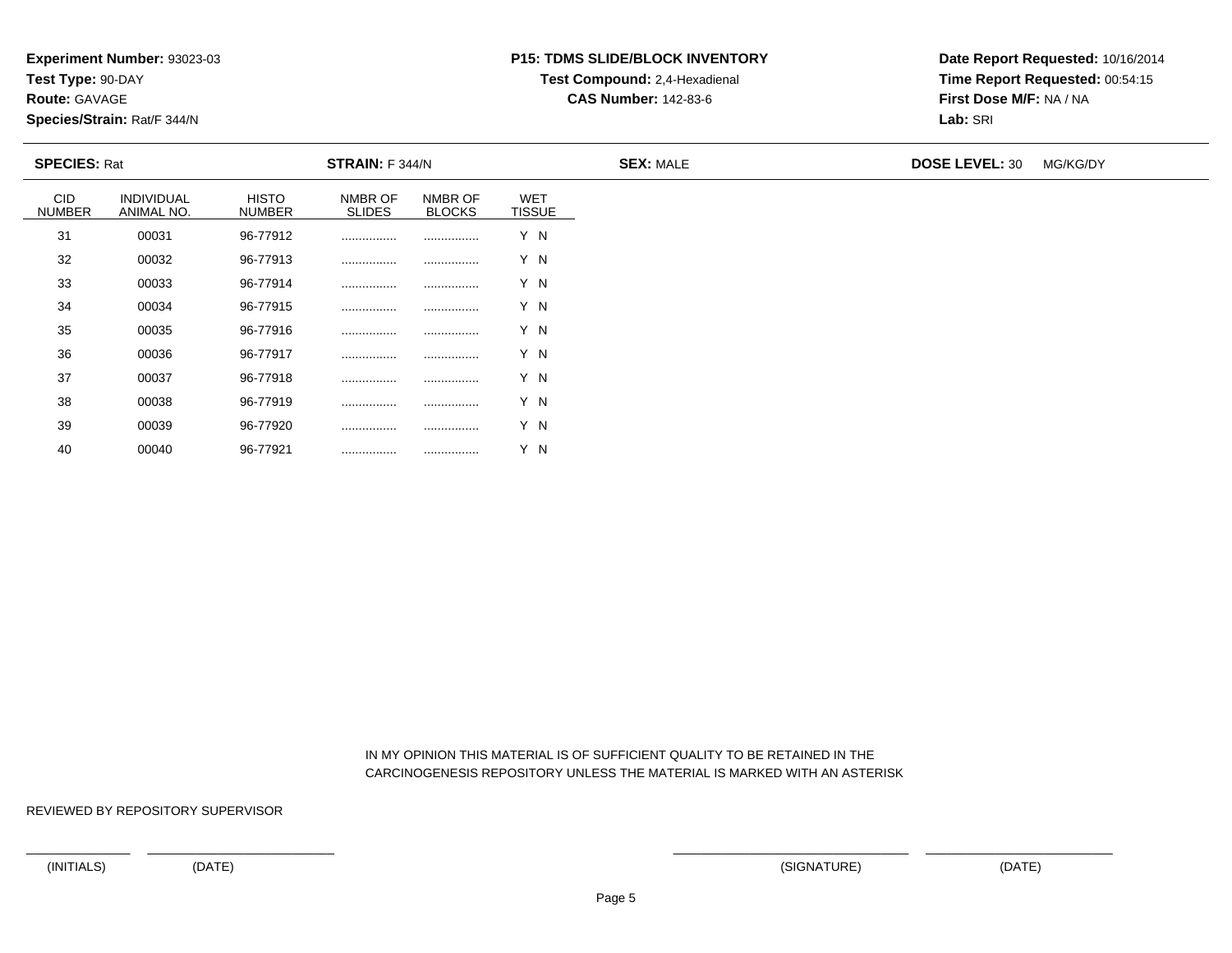**Test Type:** 90-DAY

**Route:** GAVAGE

50

**Species/Strain:** Rat/F 344/N

# **P15: TDMS SLIDE/BLOCK INVENTORYTest Compound:** 2,4-Hexadienal

**CAS Number:** 142-83-6

**Date Report Requested:** 10/16/2014**Time Report Requested:** 00:54:15**First Dose M/F:** NA / NA**Lab:** SRI

| <b>SPECIES: Rat</b>         |                          |                               | <b>STRAIN: F 344/N</b>   |                          |                             | <b>SEX: MALE</b> | <b>DOSE LEVEL: 60</b> | MG/KG/DY |
|-----------------------------|--------------------------|-------------------------------|--------------------------|--------------------------|-----------------------------|------------------|-----------------------|----------|
| <b>CID</b><br><b>NUMBER</b> | INDIVIDUAL<br>ANIMAL NO. | <b>HISTO</b><br><b>NUMBER</b> | NMBR OF<br><b>SLIDES</b> | NMBR OF<br><b>BLOCKS</b> | <b>WET</b><br><b>TISSUE</b> |                  |                       |          |
| 41                          | 00041                    | 96-77922                      |                          |                          | Y N                         |                  |                       |          |
| 42                          | 00042                    | 96-77923                      |                          |                          | Y N                         |                  |                       |          |
| 43                          | 00043                    | 96-77924                      |                          |                          | Y N                         |                  |                       |          |
| 44                          | 00044                    | 96-77925                      |                          |                          | Y N                         |                  |                       |          |
| 45                          | 00045                    | 96-77951                      |                          |                          | Y N                         |                  |                       |          |
| 46                          | 00046                    | 96-77952                      |                          |                          | Y N                         |                  |                       |          |
| 47                          | 00047                    | 96-77953                      |                          |                          | Y N                         |                  |                       |          |
| 48                          | 00048                    | 96-77954                      |                          |                          | Y N                         |                  |                       |          |
| 49                          | 00049                    | 96-77955                      |                          |                          | Y N                         |                  |                       |          |

 IN MY OPINION THIS MATERIAL IS OF SUFFICIENT QUALITY TO BE RETAINED IN THECARCINOGENESIS REPOSITORY UNLESS THE MATERIAL IS MARKED WITH AN ASTERISK

REVIEWED BY REPOSITORY SUPERVISOR

<sup>00050</sup> 96-77956 ................ ................ Y N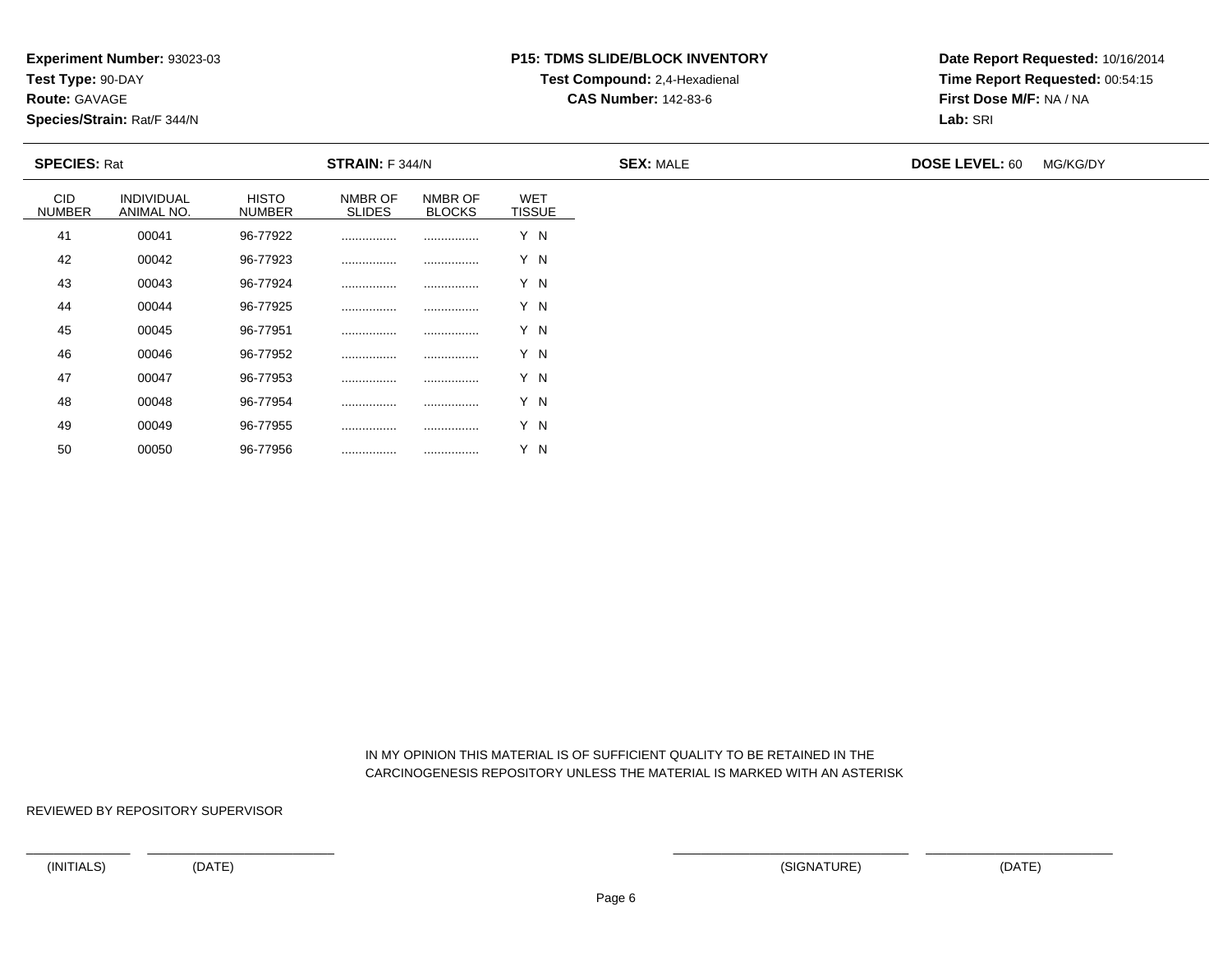**Test Type:** 90-DAY

**Route:** GAVAGE

60

**Species/Strain:** Rat/F 344/N

# **P15: TDMS SLIDE/BLOCK INVENTORYTest Compound:** 2,4-Hexadienal

**CAS Number:** 142-83-6

**Date Report Requested:** 10/16/2014**Time Report Requested:** 00:54:15**First Dose M/F:** NA / NA**Lab:** SRI

| <b>SPECIES: Rat</b>  |                                 |                               | STRAIN: F 344/N          |                          |                             | <b>SEX: MALE</b> | <b>DOSE LEVEL: 120 MG/KG/DY</b> |
|----------------------|---------------------------------|-------------------------------|--------------------------|--------------------------|-----------------------------|------------------|---------------------------------|
| CID<br><b>NUMBER</b> | <b>INDIVIDUAL</b><br>ANIMAL NO. | <b>HISTO</b><br><b>NUMBER</b> | NMBR OF<br><b>SLIDES</b> | NMBR OF<br><b>BLOCKS</b> | <b>WET</b><br><b>TISSUE</b> |                  |                                 |
| 51                   | 00051                           | 96-77957                      |                          |                          | Y N                         |                  |                                 |
| 52                   | 00052                           | 96-77958                      |                          |                          | Y N                         |                  |                                 |
| 53                   | 00053                           | 96-77959                      |                          |                          | Y N                         |                  |                                 |
| 54                   | 00054                           | 96-77960                      |                          |                          | Y N                         |                  |                                 |
| 55                   | 00055                           | 96-77961                      |                          |                          | Y N                         |                  |                                 |
| 56                   | 00056                           | 96-77962                      |                          |                          | Y N                         |                  |                                 |
| 57                   | 00057                           | 96-77963                      |                          |                          | Y N                         |                  |                                 |
| 58                   | 00058                           | 96-77964                      |                          |                          | Y N                         |                  |                                 |
| 59                   | 00059                           | 96-77965                      |                          |                          | Y N                         |                  |                                 |

 IN MY OPINION THIS MATERIAL IS OF SUFFICIENT QUALITY TO BE RETAINED IN THECARCINOGENESIS REPOSITORY UNLESS THE MATERIAL IS MARKED WITH AN ASTERISK

REVIEWED BY REPOSITORY SUPERVISOR

<sup>00060</sup> 96-77966 ................ ................ Y N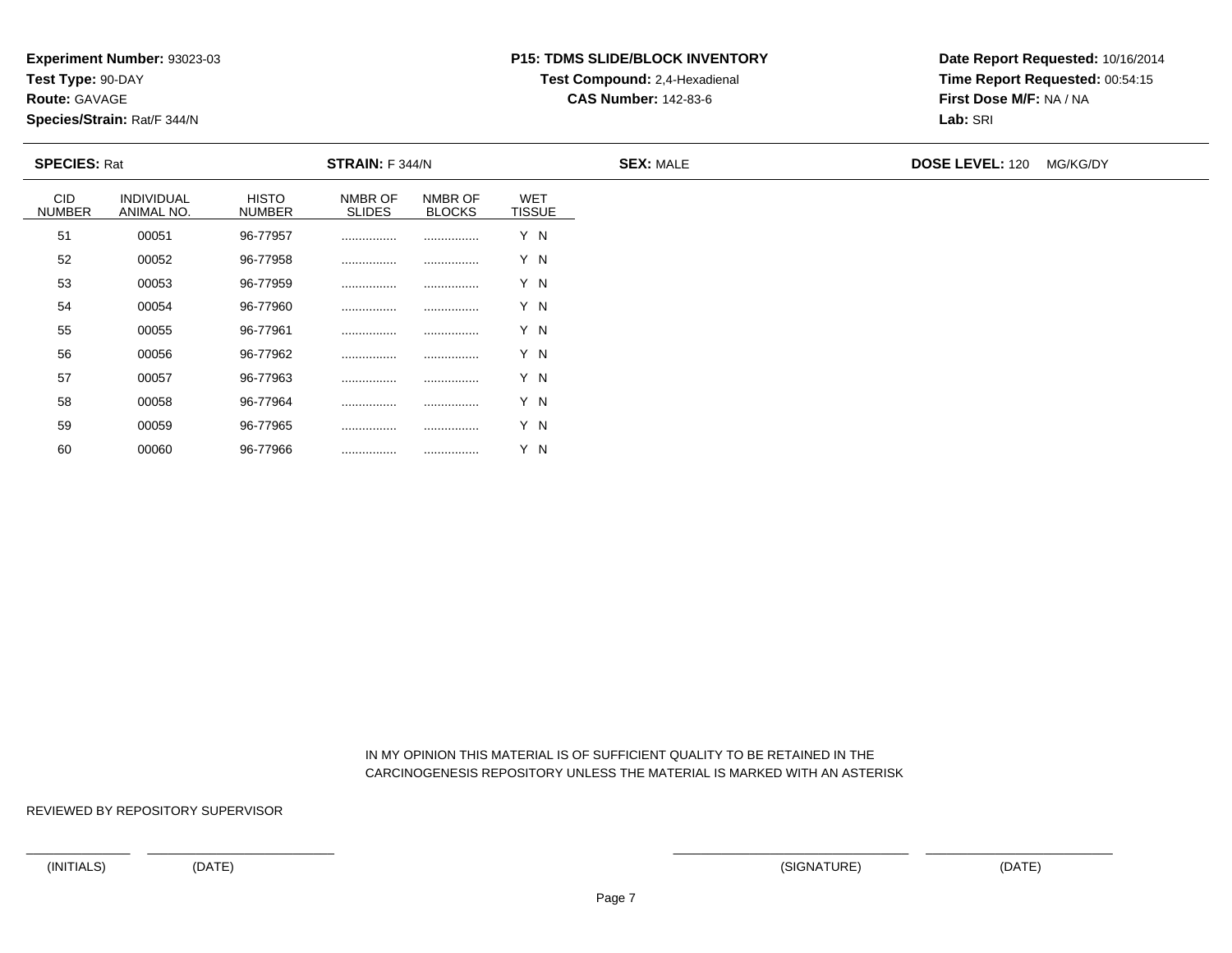**Test Type:** 90-DAY

**Route:** GAVAGE

70

**Species/Strain:** Rat/F 344/N

# **P15: TDMS SLIDE/BLOCK INVENTORYTest Compound:** 2,4-Hexadienal

**CAS Number:** 142-83-6

**Date Report Requested:** 10/16/2014**Time Report Requested:** 00:54:15**First Dose M/F:** NA / NA**Lab:** SRI

| <b>SPECIES: Rat</b>         |                          |                               | STRAIN: F 344/N          |                          |                      | <b>SEX: FEMALE</b> | <b>DOSE LEVEL: 0</b> | MG/KG/DY |
|-----------------------------|--------------------------|-------------------------------|--------------------------|--------------------------|----------------------|--------------------|----------------------|----------|
| <b>CID</b><br><b>NUMBER</b> | INDIVIDUAL<br>ANIMAL NO. | <b>HISTO</b><br><b>NUMBER</b> | NMBR OF<br><b>SLIDES</b> | NMBR OF<br><b>BLOCKS</b> | WET<br><b>TISSUE</b> |                    |                      |          |
| 61                          | 00061                    | 96-77967                      | .                        | .                        | Y N                  |                    |                      |          |
| 62                          | 00062                    | 96-77968                      |                          |                          | Y N                  |                    |                      |          |
| 63                          | 00063                    | 96-77969                      |                          |                          | Y N                  |                    |                      |          |
| 64                          | 00064                    | 96-77970                      |                          |                          | Y N                  |                    |                      |          |
| 65                          | 00065                    | 96-77971                      |                          |                          | Y N                  |                    |                      |          |
| 66                          | 00066                    | 96-77972                      |                          |                          | Y N                  |                    |                      |          |
| 67                          | 00067                    | 96-77973                      |                          |                          | Y N                  |                    |                      |          |
| 68                          | 00068                    | 96-77974                      |                          |                          | Y N                  |                    |                      |          |
| 69                          | 00069                    | 96-77975                      |                          |                          | Y N                  |                    |                      |          |

 IN MY OPINION THIS MATERIAL IS OF SUFFICIENT QUALITY TO BE RETAINED IN THECARCINOGENESIS REPOSITORY UNLESS THE MATERIAL IS MARKED WITH AN ASTERISK

REVIEWED BY REPOSITORY SUPERVISOR

<sup>00070</sup> 96-77976 ................ ................ Y N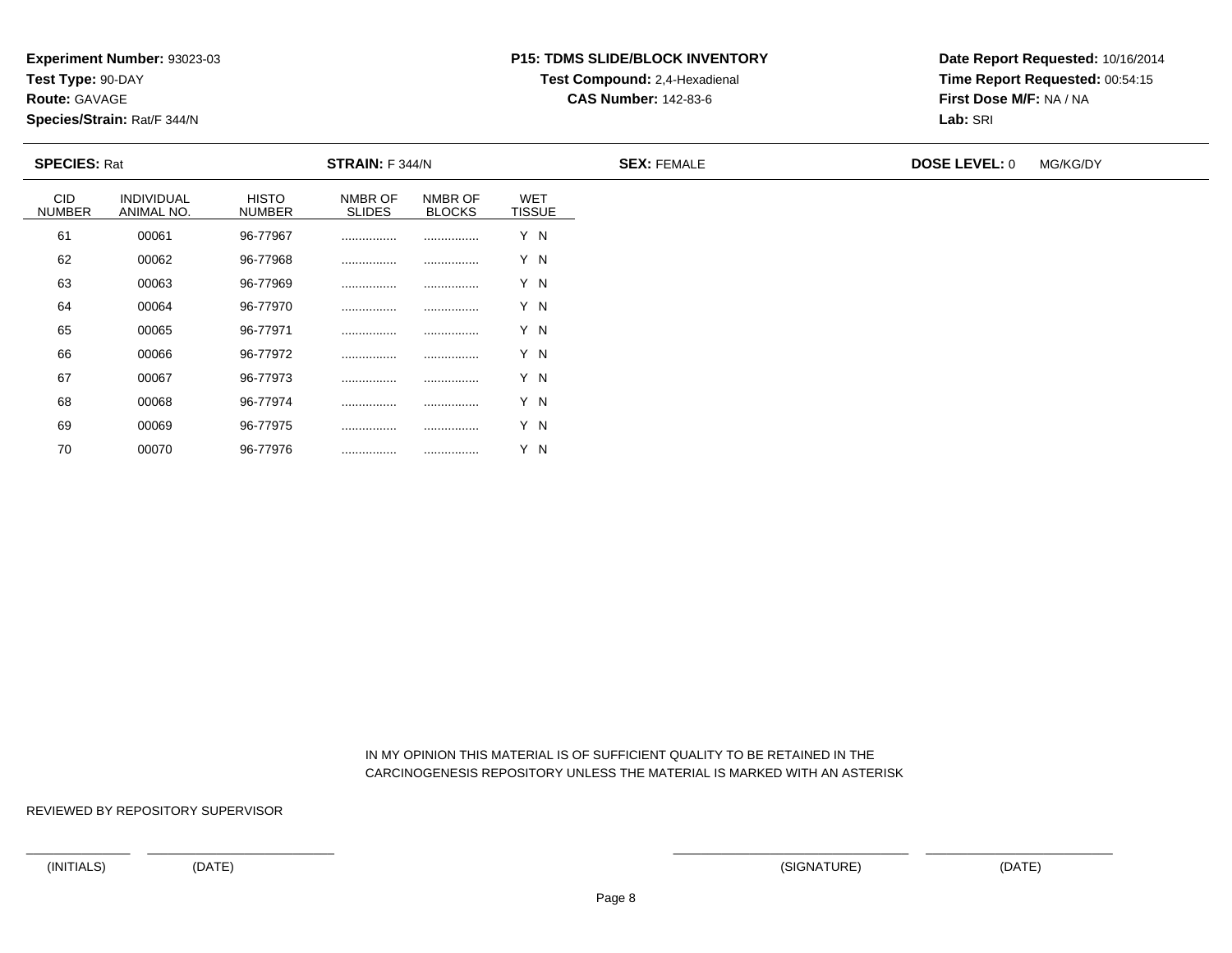**Test Type:** 90-DAY

**Route:** GAVAGE

80

**Species/Strain:** Rat/F 344/N

# **P15: TDMS SLIDE/BLOCK INVENTORYTest Compound:** 2,4-Hexadienal

**CAS Number:** 142-83-6

**Date Report Requested:** 10/16/2014**Time Report Requested:** 00:54:15**First Dose M/F:** NA / NA**Lab:** SRI

| <b>SPECIES: Rat</b>         |                          |                               | <b>STRAIN:</b> F 344/N   |                          |                             | <b>SEX: FEMALE</b> | <b>DOSE LEVEL: 7.5 MG/KG/DY</b> |  |
|-----------------------------|--------------------------|-------------------------------|--------------------------|--------------------------|-----------------------------|--------------------|---------------------------------|--|
| <b>CID</b><br><b>NUMBER</b> | INDIVIDUAL<br>ANIMAL NO. | <b>HISTO</b><br><b>NUMBER</b> | NMBR OF<br><b>SLIDES</b> | NMBR OF<br><b>BLOCKS</b> | <b>WET</b><br><b>TISSUE</b> |                    |                                 |  |
| 71                          | 00071                    | 96-77977                      | .                        | .                        | Y N                         |                    |                                 |  |
| 72                          | 00072                    | 96-77978                      |                          |                          | Y N                         |                    |                                 |  |
| 73                          | 00073                    | 96-77979                      |                          |                          | Y N                         |                    |                                 |  |
| 74                          | 00074                    | 96-77980                      |                          |                          | Y N                         |                    |                                 |  |
| 75                          | 00075                    | 96-77981                      |                          |                          | Y N                         |                    |                                 |  |
| 76                          | 00076                    | 96-77982                      |                          |                          | Y N                         |                    |                                 |  |
| 77                          | 00077                    | 96-77983                      |                          |                          | Y N                         |                    |                                 |  |
| 78                          | 00078                    | 96-77984                      |                          | .                        | Y N                         |                    |                                 |  |
| 79                          | 00079                    | 96-77985                      |                          |                          | Y N                         |                    |                                 |  |

 IN MY OPINION THIS MATERIAL IS OF SUFFICIENT QUALITY TO BE RETAINED IN THECARCINOGENESIS REPOSITORY UNLESS THE MATERIAL IS MARKED WITH AN ASTERISK

REVIEWED BY REPOSITORY SUPERVISOR

<sup>00080</sup> 96-77986 ................ ................ Y N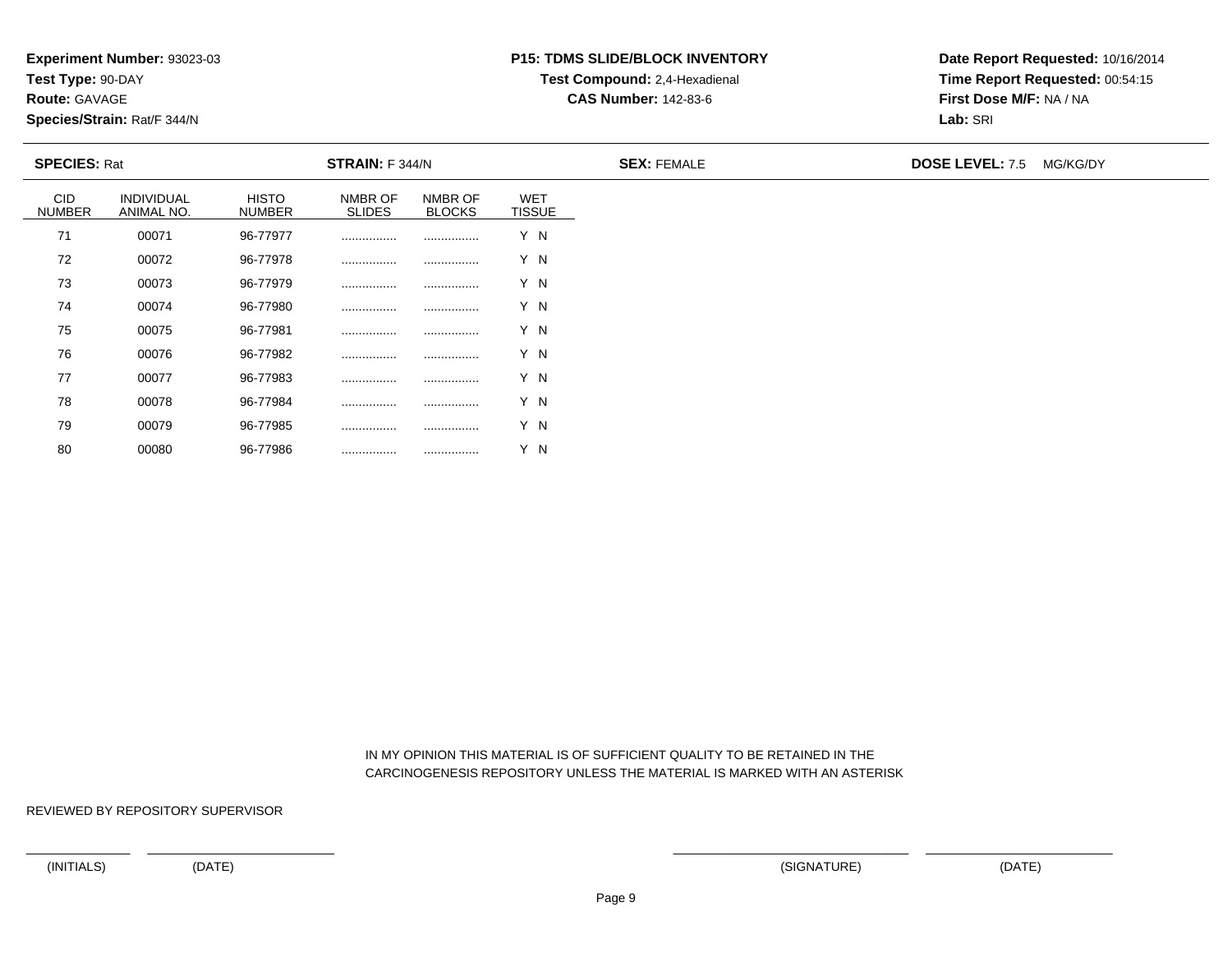**Test Type:** 90-DAY

**Route:** GAVAGE

90

**Species/Strain:** Rat/F 344/N

# **P15: TDMS SLIDE/BLOCK INVENTORYTest Compound:** 2,4-Hexadienal

**CAS Number:** 142-83-6

**Date Report Requested:** 10/16/2014**Time Report Requested:** 00:54:15**First Dose M/F:** NA / NA**Lab:** SRI

| <b>SPECIES: Rat</b>         |                          |                               | <b>STRAIN:</b> F 344/N   |                          |                             | <b>SEX: FEMALE</b> | <b>DOSE LEVEL: 15</b> | MG/KG/DY |
|-----------------------------|--------------------------|-------------------------------|--------------------------|--------------------------|-----------------------------|--------------------|-----------------------|----------|
| <b>CID</b><br><b>NUMBER</b> | INDIVIDUAL<br>ANIMAL NO. | <b>HISTO</b><br><b>NUMBER</b> | NMBR OF<br><b>SLIDES</b> | NMBR OF<br><b>BLOCKS</b> | <b>WET</b><br><b>TISSUE</b> |                    |                       |          |
| 81                          | 00081                    | 96-77987                      |                          |                          | Y N                         |                    |                       |          |
| 82                          | 00082                    | 96-77988                      |                          |                          | Y N                         |                    |                       |          |
| 83                          | 00083                    | 96-77989                      | .                        |                          | Y N                         |                    |                       |          |
| 84                          | 00084                    | 96-77990                      | .                        |                          | Y N                         |                    |                       |          |
| 85                          | 00085                    | 96-77991                      |                          |                          | Y N                         |                    |                       |          |
| 86                          | 00086                    | 96-77992                      |                          |                          | Y N                         |                    |                       |          |
| 87                          | 00087                    | 96-77993                      |                          |                          | Y N                         |                    |                       |          |
| 88                          | 00088                    | 96-77994                      | .                        |                          | Y N                         |                    |                       |          |
| 89                          | 00089                    | 96-77995                      |                          |                          | Y N                         |                    |                       |          |

 IN MY OPINION THIS MATERIAL IS OF SUFFICIENT QUALITY TO BE RETAINED IN THECARCINOGENESIS REPOSITORY UNLESS THE MATERIAL IS MARKED WITH AN ASTERISK

REVIEWED BY REPOSITORY SUPERVISOR

<sup>00090</sup> 96-77996 ................ ................ Y N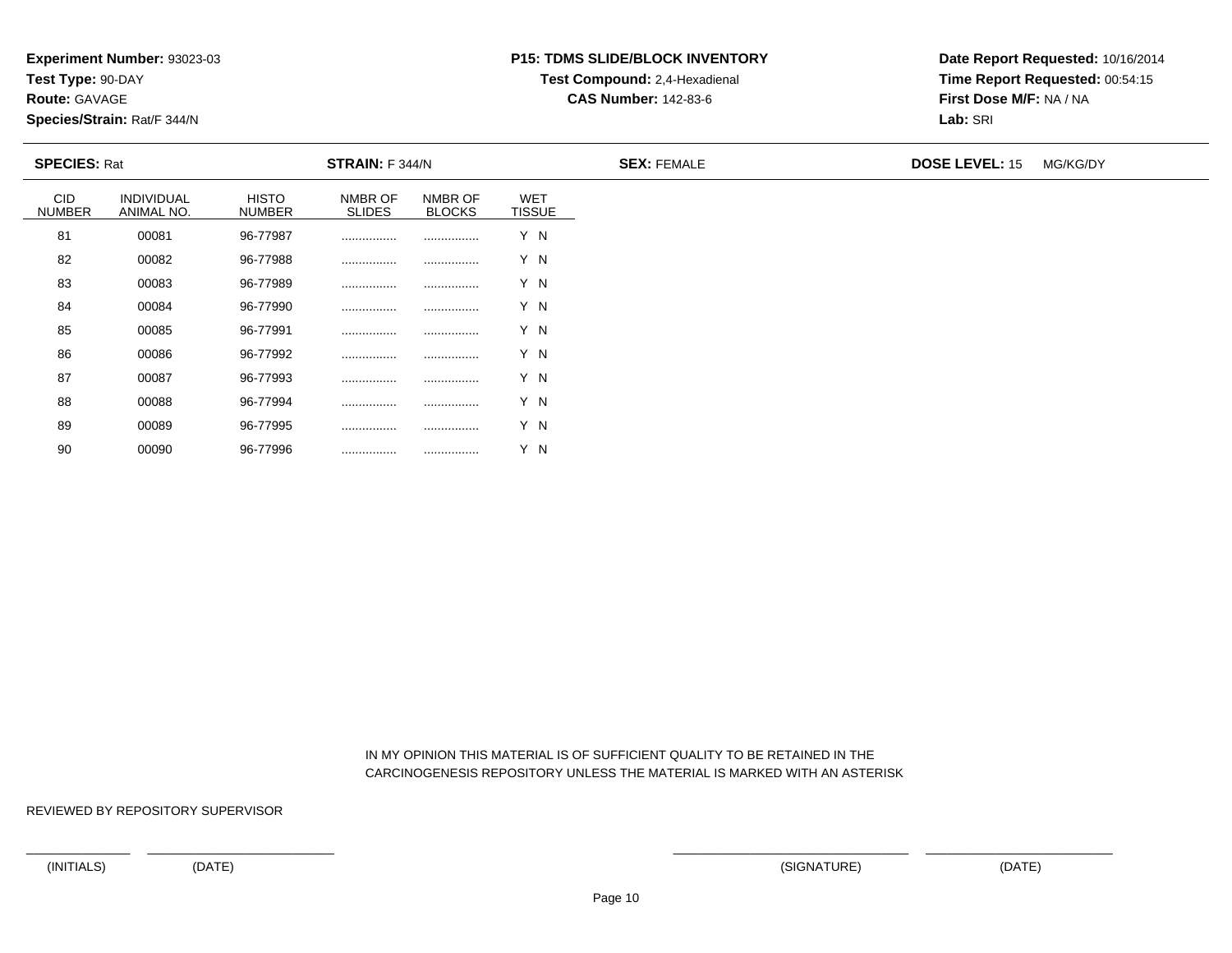**Test Type:** 90-DAY

**Route:** GAVAGE

100

**Species/Strain:** Rat/F 344/N

# **P15: TDMS SLIDE/BLOCK INVENTORYTest Compound:** 2,4-Hexadienal

**CAS Number:** 142-83-6

**Date Report Requested:** 10/16/2014**Time Report Requested:** 00:54:15**First Dose M/F:** NA / NA**Lab:** SRI

| <b>SPECIES: Rat</b>         |                          |                               | STRAIN: F 344/N          |                          |                             | <b>SEX: FEMALE</b> | <b>DOSE LEVEL: 30</b> | MG/KG/DY |
|-----------------------------|--------------------------|-------------------------------|--------------------------|--------------------------|-----------------------------|--------------------|-----------------------|----------|
| <b>CID</b><br><b>NUMBER</b> | INDIVIDUAL<br>ANIMAL NO. | <b>HISTO</b><br><b>NUMBER</b> | NMBR OF<br><b>SLIDES</b> | NMBR OF<br><b>BLOCKS</b> | <b>WET</b><br><b>TISSUE</b> |                    |                       |          |
| 91                          | 00091                    | 96-77997                      | .                        |                          | Y N                         |                    |                       |          |
| 92                          | 00092                    | 96-77998                      |                          |                          | Y N                         |                    |                       |          |
| 93                          | 00093                    | 96-77999                      |                          |                          | Y N                         |                    |                       |          |
| 94                          | 00094                    | 96-78000                      |                          |                          | Y N                         |                    |                       |          |
| 95                          | 00095                    | 96-78001                      |                          |                          | Y N                         |                    |                       |          |
| 96                          | 00096                    | 96-78002                      |                          |                          | Y N                         |                    |                       |          |
| 97                          | 00097                    | 96-78003                      |                          |                          | Y N                         |                    |                       |          |
| 98                          | 00098                    | 96-78004                      |                          |                          | Y N                         |                    |                       |          |
| 99                          | 00099                    | 96-78005                      |                          |                          | Y N                         |                    |                       |          |

 IN MY OPINION THIS MATERIAL IS OF SUFFICIENT QUALITY TO BE RETAINED IN THECARCINOGENESIS REPOSITORY UNLESS THE MATERIAL IS MARKED WITH AN ASTERISK

REVIEWED BY REPOSITORY SUPERVISOR

<sup>00100</sup> 96-78006 ................ ................ Y N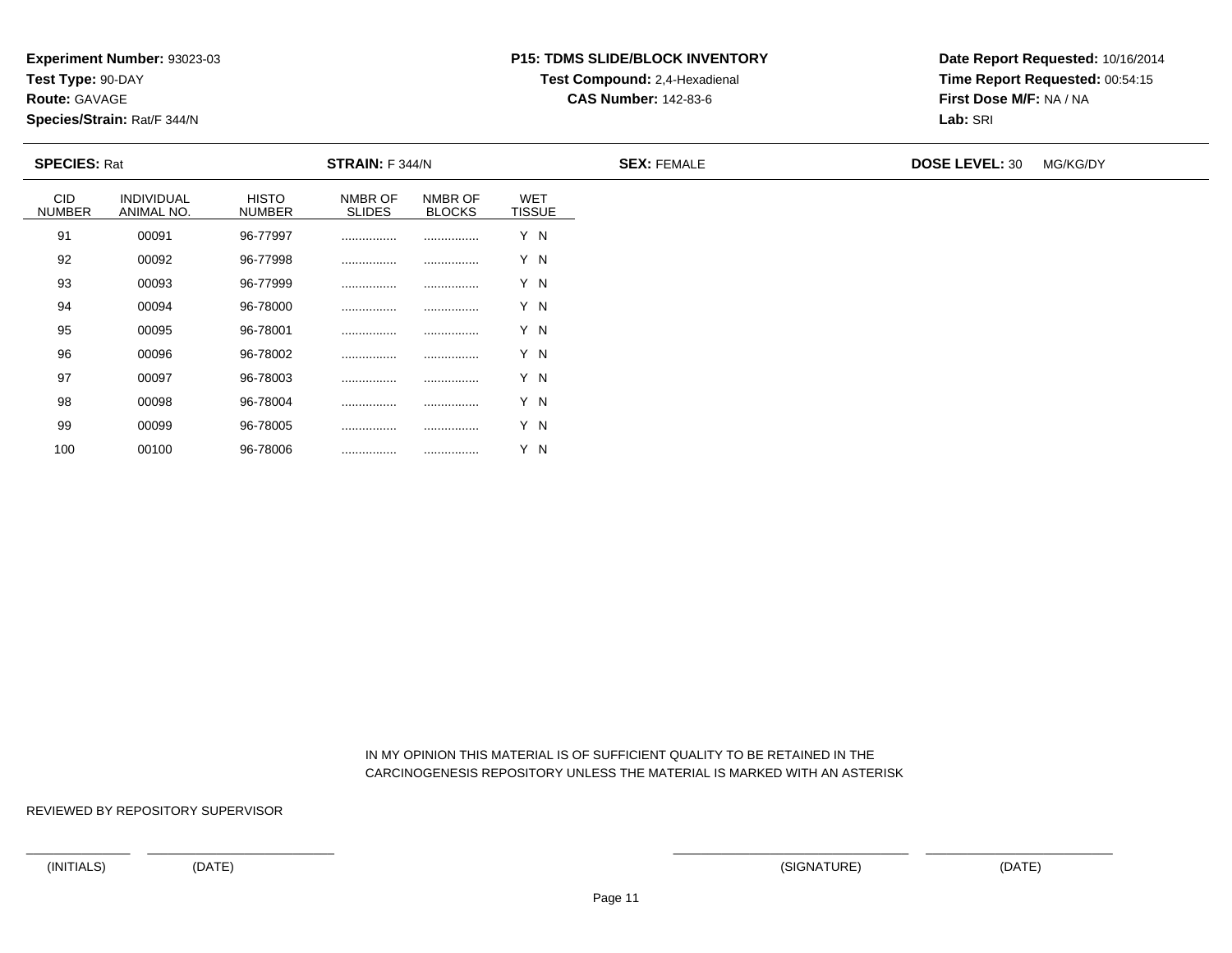**Test Type:** 90-DAY

**Route:** GAVAGE

110

**Species/Strain:** Rat/F 344/N

# **P15: TDMS SLIDE/BLOCK INVENTORYTest Compound:** 2,4-Hexadienal

**CAS Number:** 142-83-6

**Date Report Requested:** 10/16/2014**Time Report Requested:** 00:54:15**First Dose M/F:** NA / NA**Lab:** SRI

| <b>SPECIES: Rat</b>         |                          | <b>STRAIN:</b> F 344/N        |                          |                          |                             | <b>SEX: FEMALE</b> | <b>DOSE LEVEL: 60</b> | MG/KG/DY |
|-----------------------------|--------------------------|-------------------------------|--------------------------|--------------------------|-----------------------------|--------------------|-----------------------|----------|
| <b>CID</b><br><b>NUMBER</b> | INDIVIDUAL<br>ANIMAL NO. | <b>HISTO</b><br><b>NUMBER</b> | NMBR OF<br><b>SLIDES</b> | NMBR OF<br><b>BLOCKS</b> | <b>WET</b><br><b>TISSUE</b> |                    |                       |          |
| 101                         | 00101                    | 96-78007                      |                          |                          | Y N                         |                    |                       |          |
| 102                         | 00102                    | 96-78008                      |                          |                          | Y N                         |                    |                       |          |
| 103                         | 00103                    | 96-78009                      |                          |                          | Y N                         |                    |                       |          |
| 104                         | 00104                    | 96-78010                      |                          |                          | Y N                         |                    |                       |          |
| 105                         | 00105                    | 96-78011                      |                          |                          | Y N                         |                    |                       |          |
| 106                         | 00106                    | 96-78012                      |                          |                          | Y N                         |                    |                       |          |
| 107                         | 00107                    | 96-78013                      |                          |                          | Y N                         |                    |                       |          |
| 108                         | 00108                    | 96-78014                      |                          |                          | Y N                         |                    |                       |          |
| 109                         | 00109                    | 96-78015                      |                          |                          | Y N                         |                    |                       |          |

 IN MY OPINION THIS MATERIAL IS OF SUFFICIENT QUALITY TO BE RETAINED IN THECARCINOGENESIS REPOSITORY UNLESS THE MATERIAL IS MARKED WITH AN ASTERISK

REVIEWED BY REPOSITORY SUPERVISOR

<sup>00110</sup> 96-78016 ................ ................ Y N